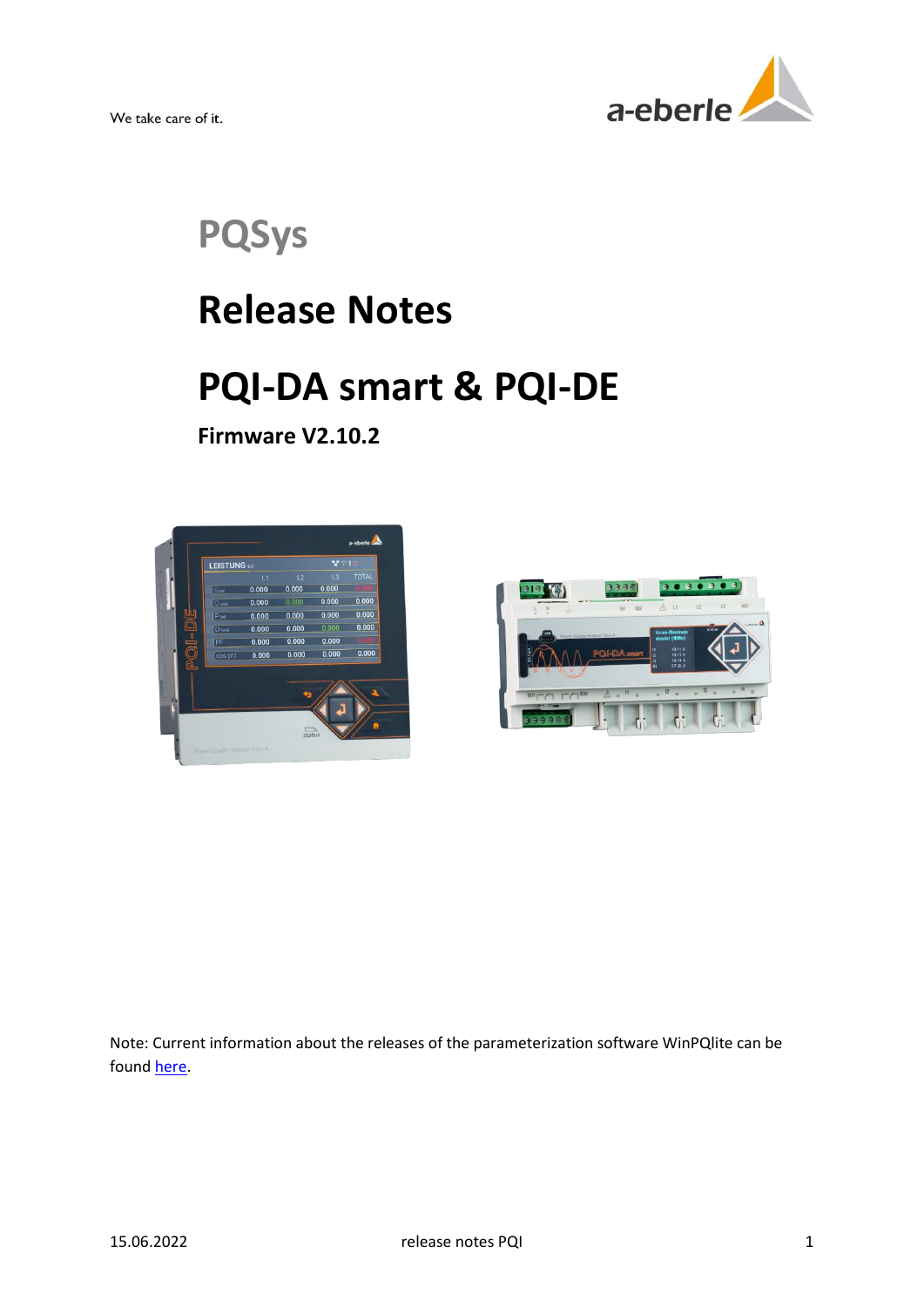

## **Firmware v2.10.2 Revision 19566**

■ Supported by WinPQ lite Version 6.3.1

## **Features and news**

- Addition of new measurement types to protocol IEC 60870-5-104
	- o Apparent energy (consumption and output per phase as well as mains)
	- o Distortion reactive energy (supply and output per phase as well as mains)

## **Improvements and fixes**

Higher level of stability while running PQDIF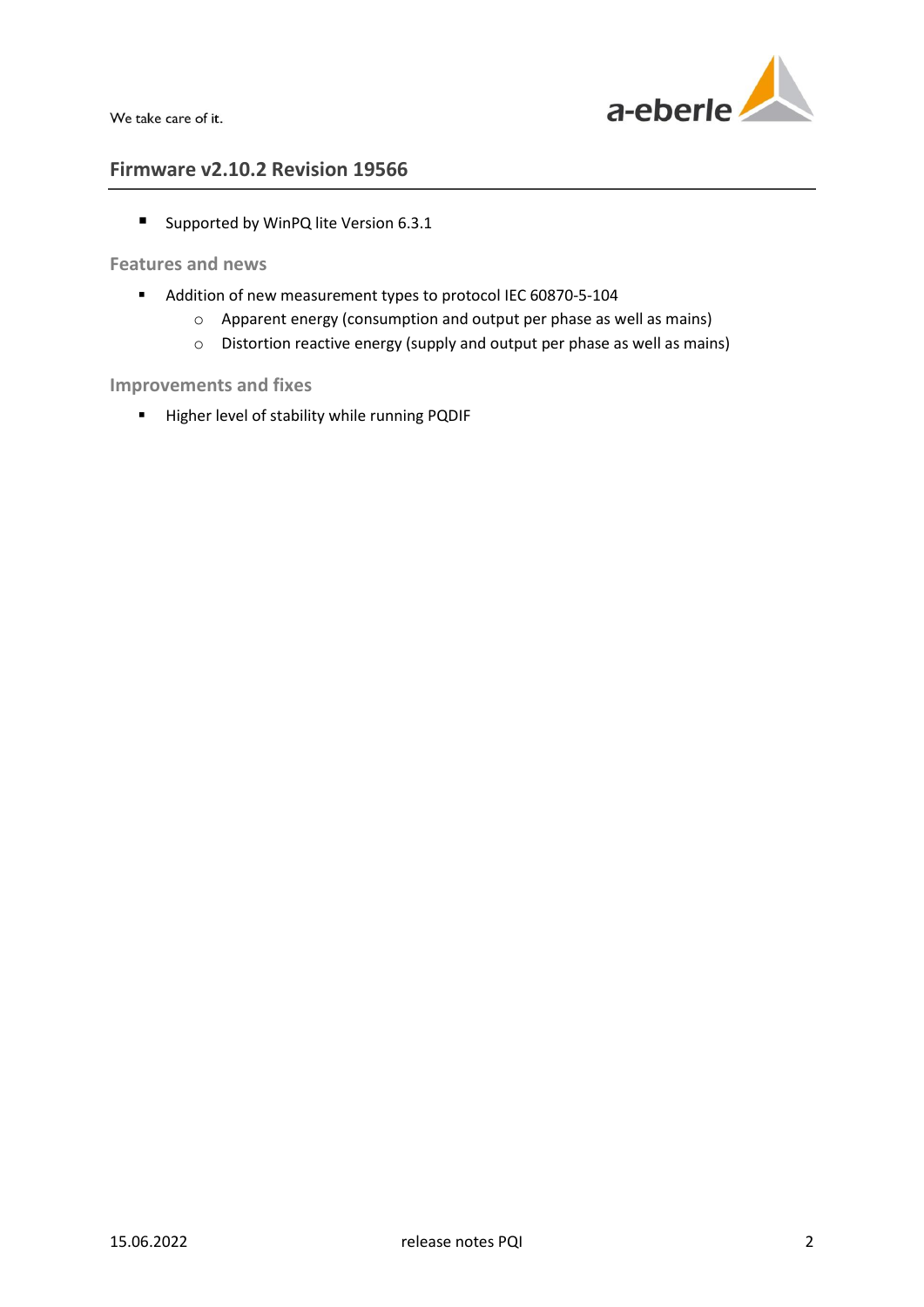

## **Firmware v2.10.0 Revision 19532**

■ Supported by WinPQ lite Version 6.3.1

## **Features and news**

- **Modbus** 
	- o Gateway functionality via RS232 and RS485
	- o Extension of the available data points to all data classes and measurands
	- o Query of the status of the binary outputs
- Additional connection configuration for measurement of UNE and IN in 3-wire mode
- Addition of new measurement types
	- o Total Demand Distortion (TDD)
	- o Apparent energy (consumption and output per phase as well as mains)
	- o Distortion reactive energy (supply and output per phase as well as mains)
	- o TanPhi quadrant-wise according to IEEE 1459
- Differential current measurement at PQI-DE
	- o Addition of new structures of active and reactive conductance values
	- o Warning and alarm thresholds can be parameterized linearly as a function of power

## **Security relevant contents**

- Separate security log according to BDEW white paper
- Address conflict detection (ACD) can be (de)activated

- **MappingDB: Renaming the data class names**
- Change of accumulation of net energies from string energies
- **PQI-DE:** Energy representation format generally in [kWh]
- **PQI-DE: All 8 binary inputs are recorded by default**
- PQI-DA smart: Improved behavior of IBN wizard for current transformer
- **PQI-DA smart: Input of NTP server on device display**
- **IMPROVEMENT OF SD card handling**
- Deactivation of wire break detection at temperature sensor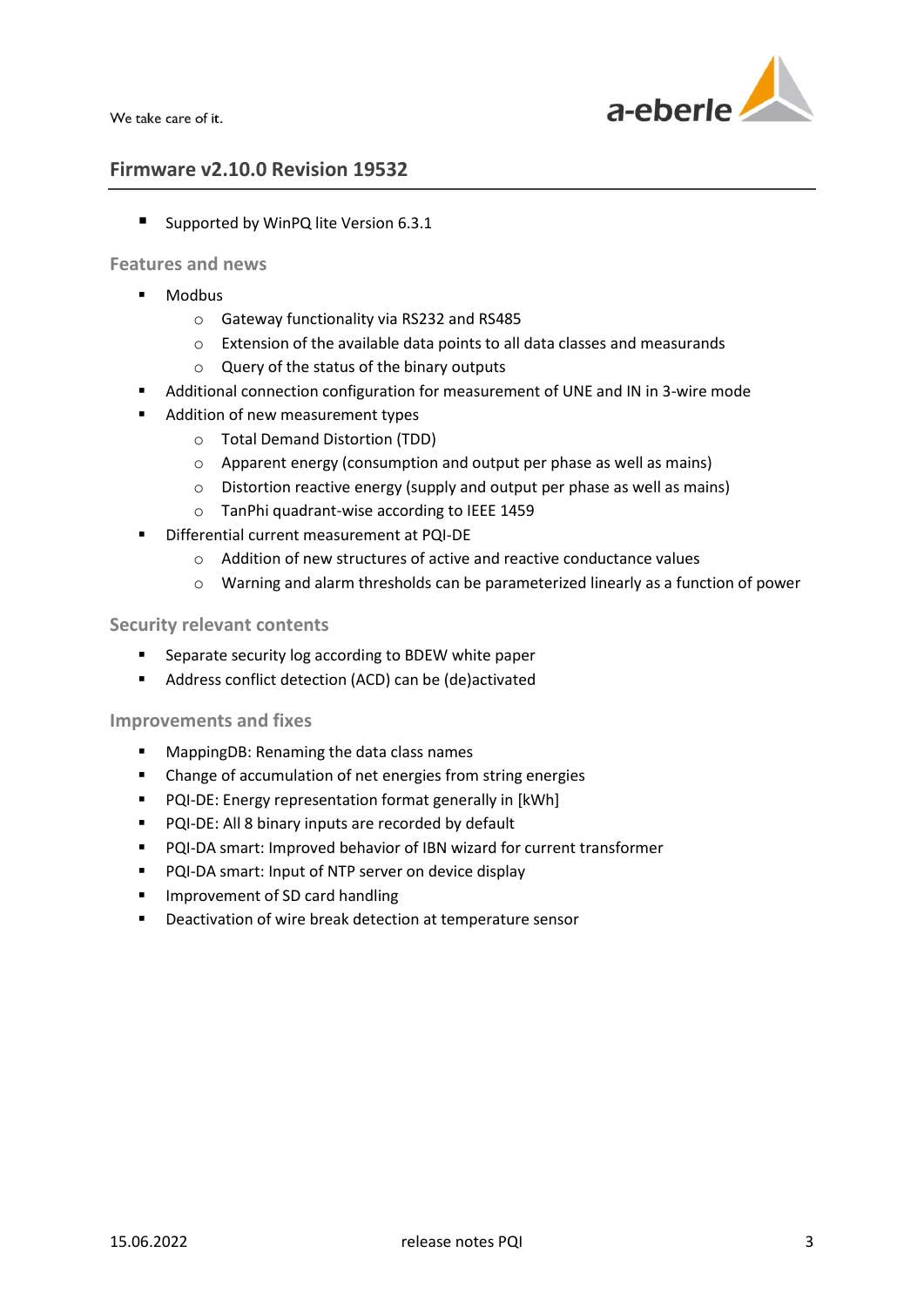

## **Firmware v2.8.0 Revision 19199**

■ Supported by WinPQ lite Version 6.2.0

## **Features and news**

- **Power Quality Data Interchange Format PQDIF (software feature F1)** 
	- o General conversion to the "IEEE 1159.3 2019" standard for fault records and synchronous data (10s, 10min, 2h)
	- o Different file wrapping criteria 2h, 6h, 12h, 24h
	- o Reserved memory of PQDIF is parameterizable
- **Uniform format of the displayed quantities in the display of the PQI-DA smart.**
- Reduction of the noise signal by the inherent noise of the calibration with respect to IEC 61557-12
- Calculation of the residual current TRMS (RCM) with a bandwidth of 20kHz
- **New language Italian on PQI-DA smart**
- New display pages on PQI-DE
	- o state of binary inputs and outputs
	- o level time diagram of RCM and FCM
- Actualization of the MappingDB with PQDIF Support

#### **Security relevant contents**

- **IMPROVEMENT System behavior for SSH communication**
- defense mechanism against automated brute force IP blacklist like Fail2Ban (intrusion prevention)
- Closing of an CMP Based TCP Reset Denial of Service Vulnerability

- **IMPROVEMENT OF the passive trigger after startup**
- Displayed time on PQI-DE is now in local time
- **IMP** Improved error handling of communication when reading data when a timeout occurs
- Switching to automatic operation of the temperature chip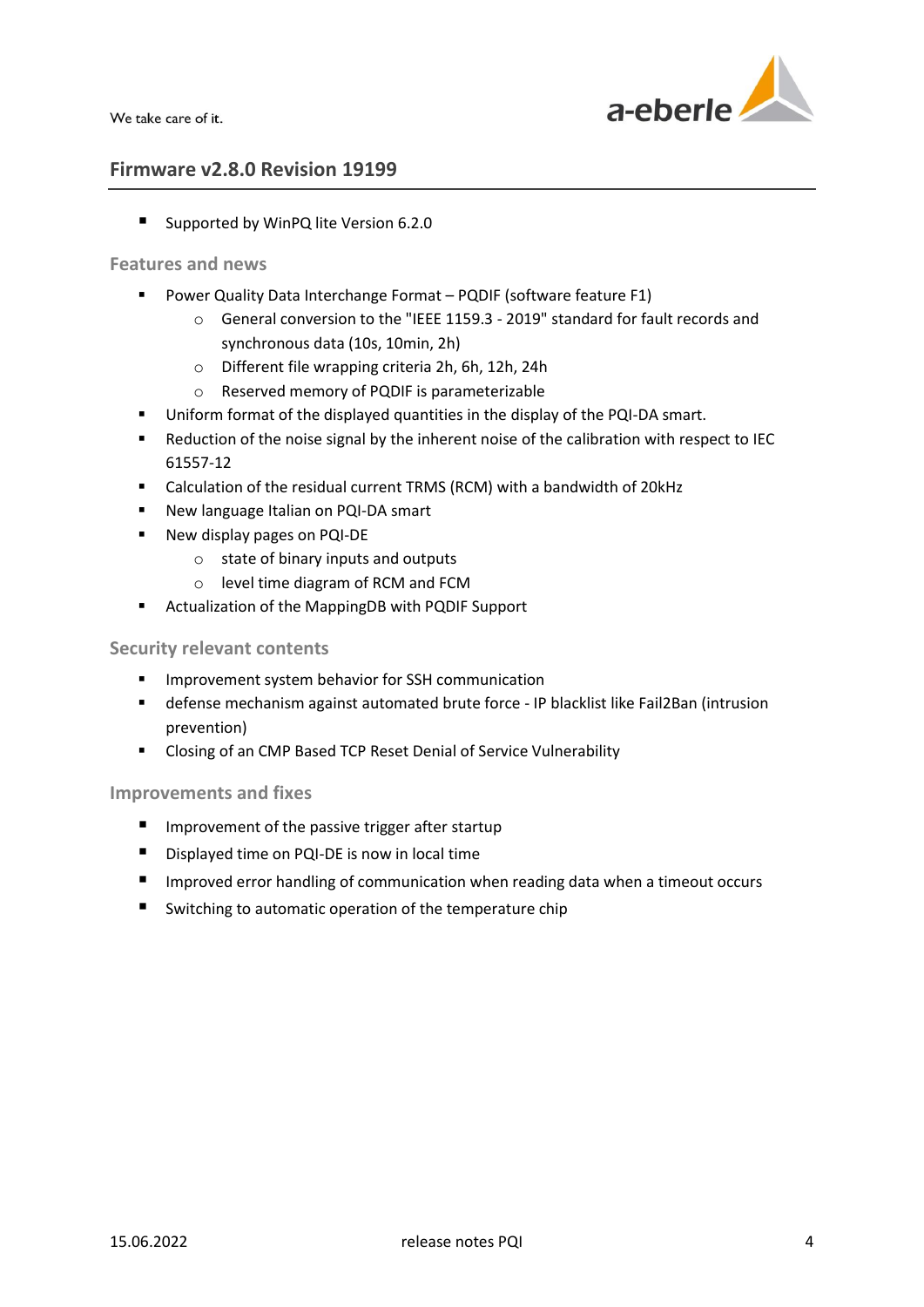

## **Firmware v2.6.4 Revision 18986**

■ Supported by WinPQ lite Version 6.2.0

- Prevention of wrong ip address binding after update-process of the firmware
- **Improvement system behavior for SSH communication**
- **Fixed connection limitations caused by the Zero Windows Probe algorithm**
- **IMPROM** Improvement of raw write function used to flash booter image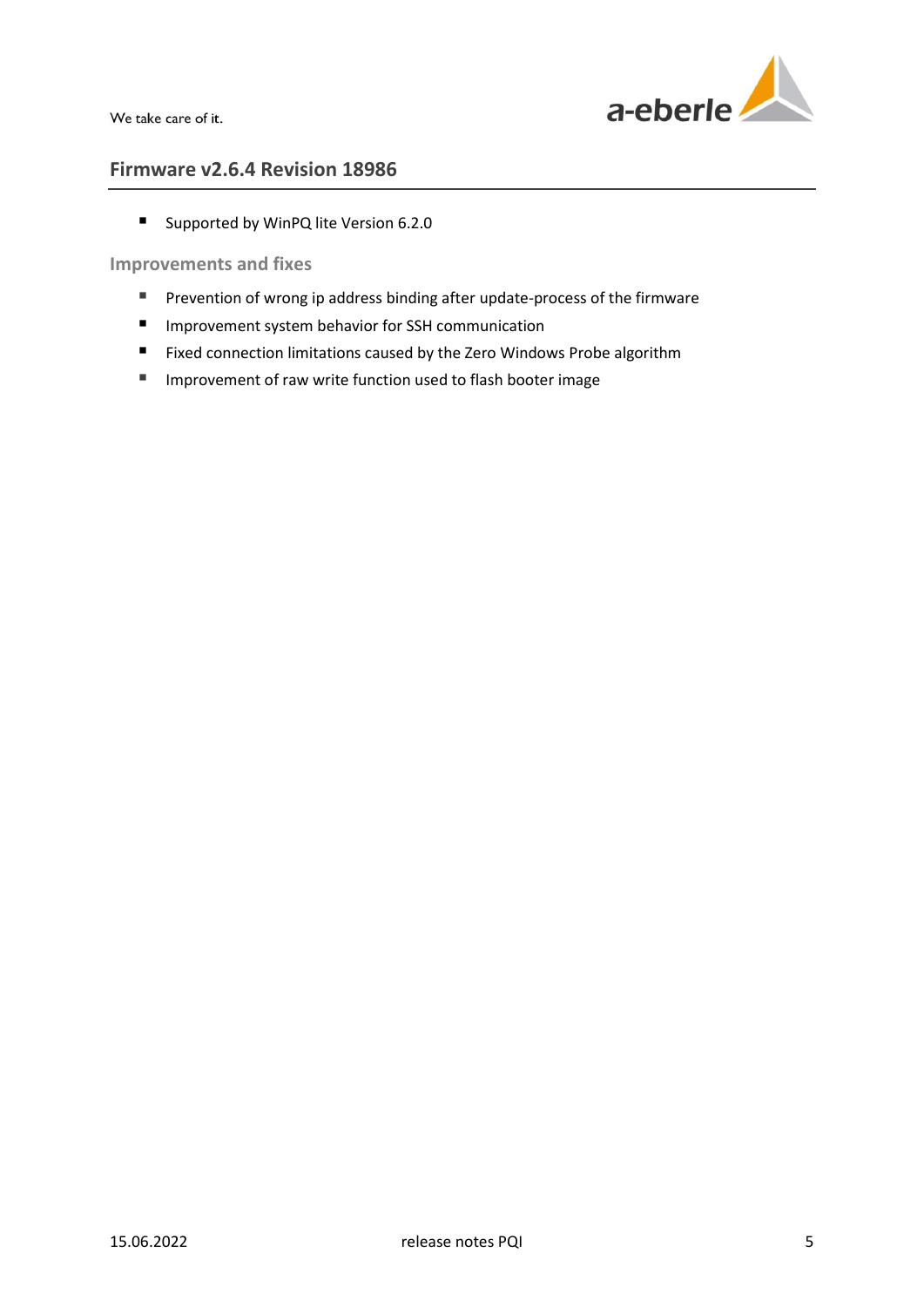

## **Firmware v2.6.0 Revision 18945**

■ Supported by WinPQ lite Version 6.2.0

## **Features and news**

- New IP stack with full DNS support
- New popup notification on IPv4 Address conflict Detection double IP adress detection
- **Blocking coarse time synchronization in the system time after the start of the measurement** and recording.
- **DNS** hostname can be used as an NTP server address parameter
- **Update of the real-time operating system**
- Actualization of the MappingDB with PQDIF Support

## **Security relevant contents**

- **IMPROVEMENT System behavior for SSH communication (Broadcast storm protection)**
- **IDV4 Address Conflict Detection (RFC 5227)**
- MAC Authentication Bypass as fallback for 802.1X port authentication
- **EXECT** Sending hostname (Option 12) to server from DHCP client
- **•** Deletion of public keys possible

- **IMPROVED HIGHT PASS FILTER VALUES OF CULTER COMPTS INPUTS**
- **Degree unit added for Comtrade exports**
- Corrected display of the serial number
- Modbus addresses of harmonics are specifically readable
- **Modbus default configuration changed**
- States of measurement supervision can be read via Modbus without restart
- Corrected the handling in IEC61850 with limit violations of the 10s-frequency new ICD file necessary!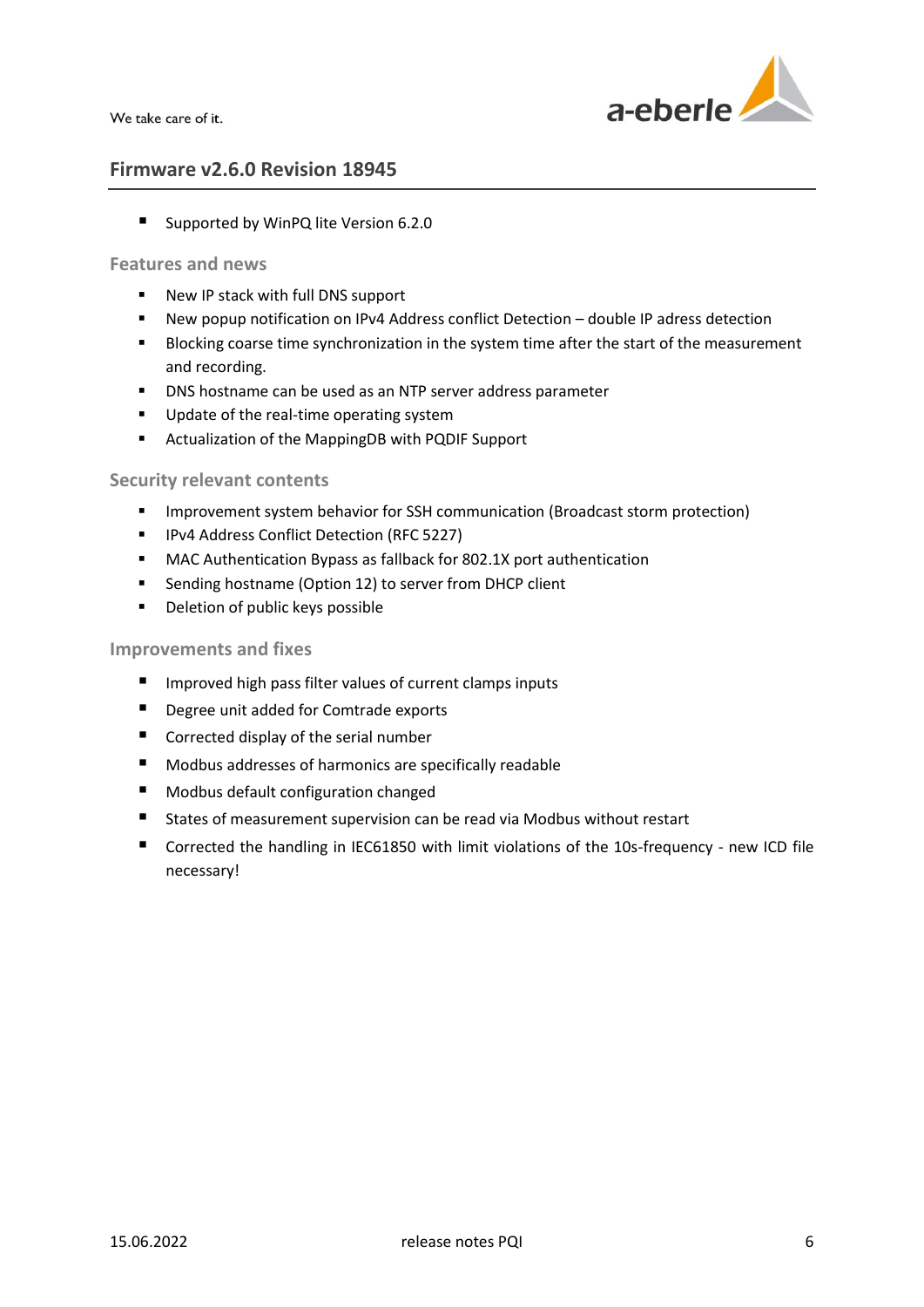

## **Firmware v2.4.8 Revision 18760**

- Feature and bug fix version of v2.4.6, Revision 18451
- Supported by WinPQ lite Version 6.1.0

## **Features and news**

- **IMPROVEMENT OF RESIST CONCRETE PROPERTY INCOCE**
- Reduced settling time for rogowski coils (C40)
- Adapted calculation of displacement voltage for halfcycle recording
- Actualization of the MappingDB

- System behaviour for SSH communication, especially in instable mobile networks
- System behavior for IEC 61850 communication
- Comtrade files are not deleted by a reset anymore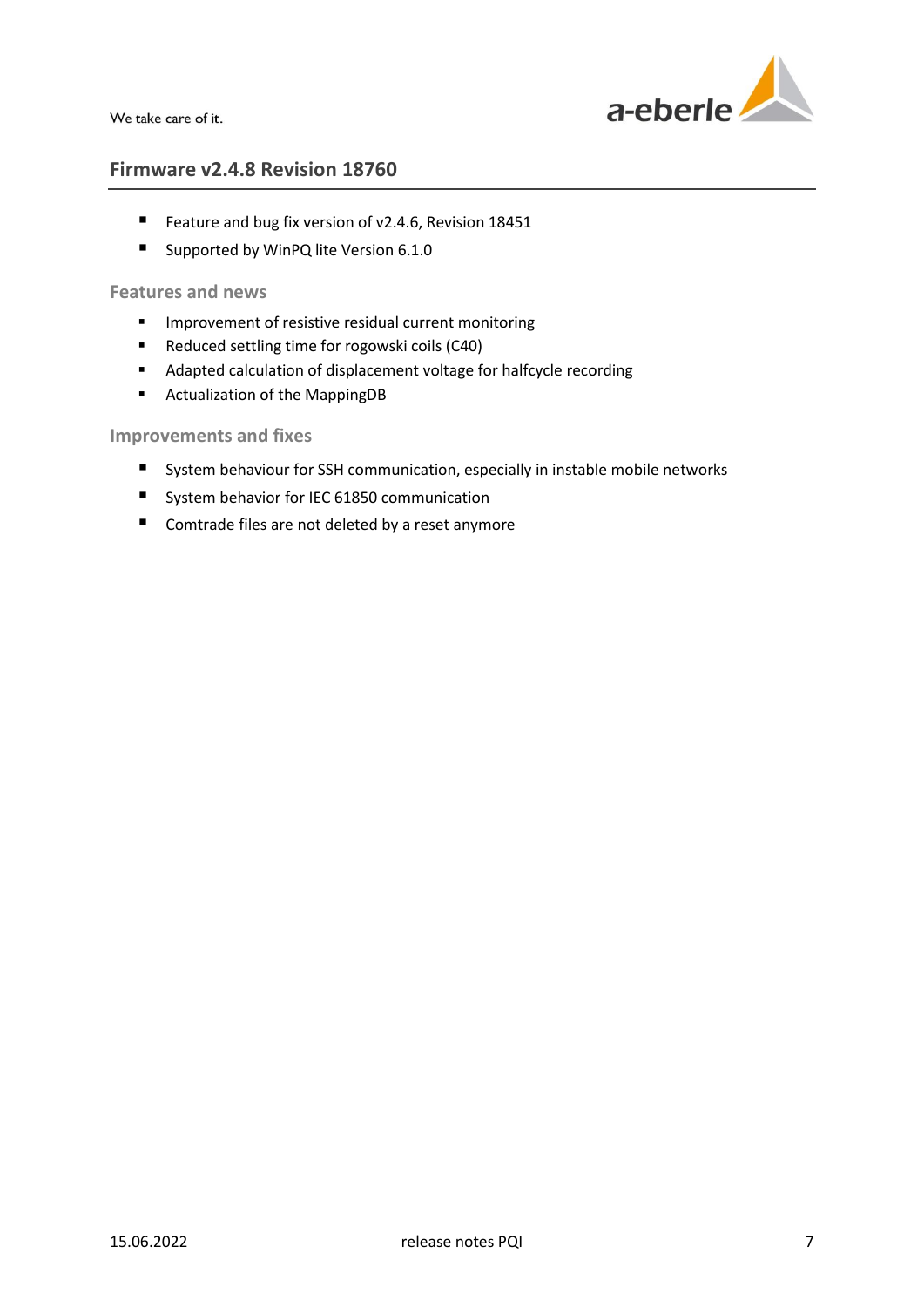

## **Firmware v2.4.6 Revision 18451**

- Feature and bug fix version of v2.4.4, Revision 18290
- Supported by WinPQ lite Version 5.2.8 & 6.0.0

## **Features and news**

Actualization of the MappingDB

**Security relevant contents**

Readout of the ip-settings in the parameterization

- Screensaver of the PQI-DE is activated by default
- Startup with activated SCADA, if the Ethernet cable is physically disabled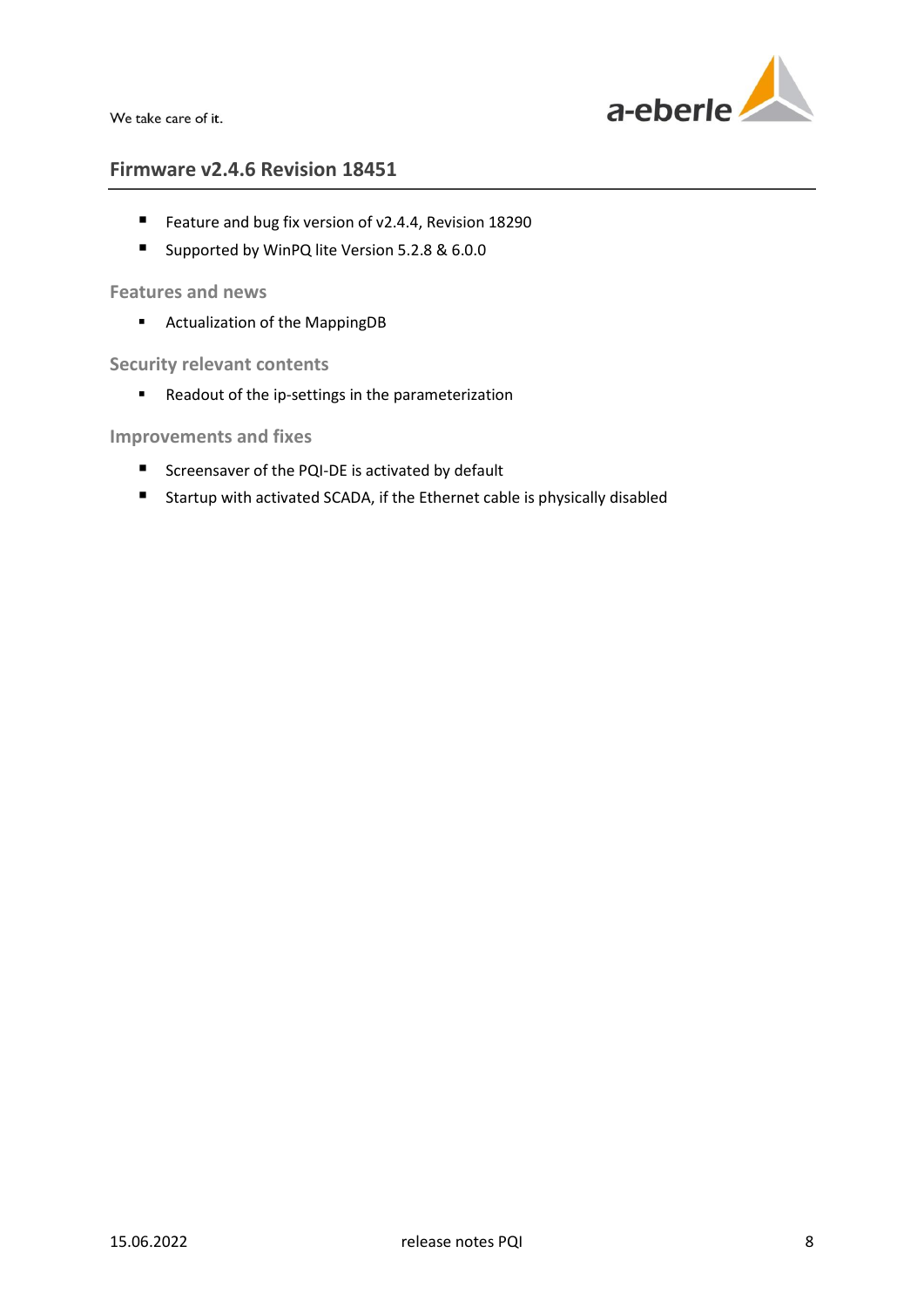

## **Firmware v2.4.2 Revision 18228**

- Feature and bug fix version of v2.4.0, Revision 17795
- Supported by WinPQ lite Version 5.2.8 & 6.0.0

#### **Features and news**

- **Template EN50160-NS-IT added to commissioning wizard of PQI-DA smart & PQI-DE.**
- **Log message about connection establishment during Modbus communication extended.**
- Ethernet settings for security mode shown in device display of PQI-DA smart & PQI-DE.
- **■** MappingDB integrated into firmware.
- Automatic long-term recording of RCM measured variables implemented when starting the RCM function.

## **Security relevant contents**

- **Modified behavior of the system tick for SSH communication.**
- **EXECT:** Stability improvements with regard to ARP storms.
- **IMPROM** 1mprovement of the security vulnerability (severity 2) in the ICMP protocol.

- **IMPROVEMENT OF the download of COMTRADE files via IEC61850.**
- Modification of the update process for PQI-DE with hardware feature E3.